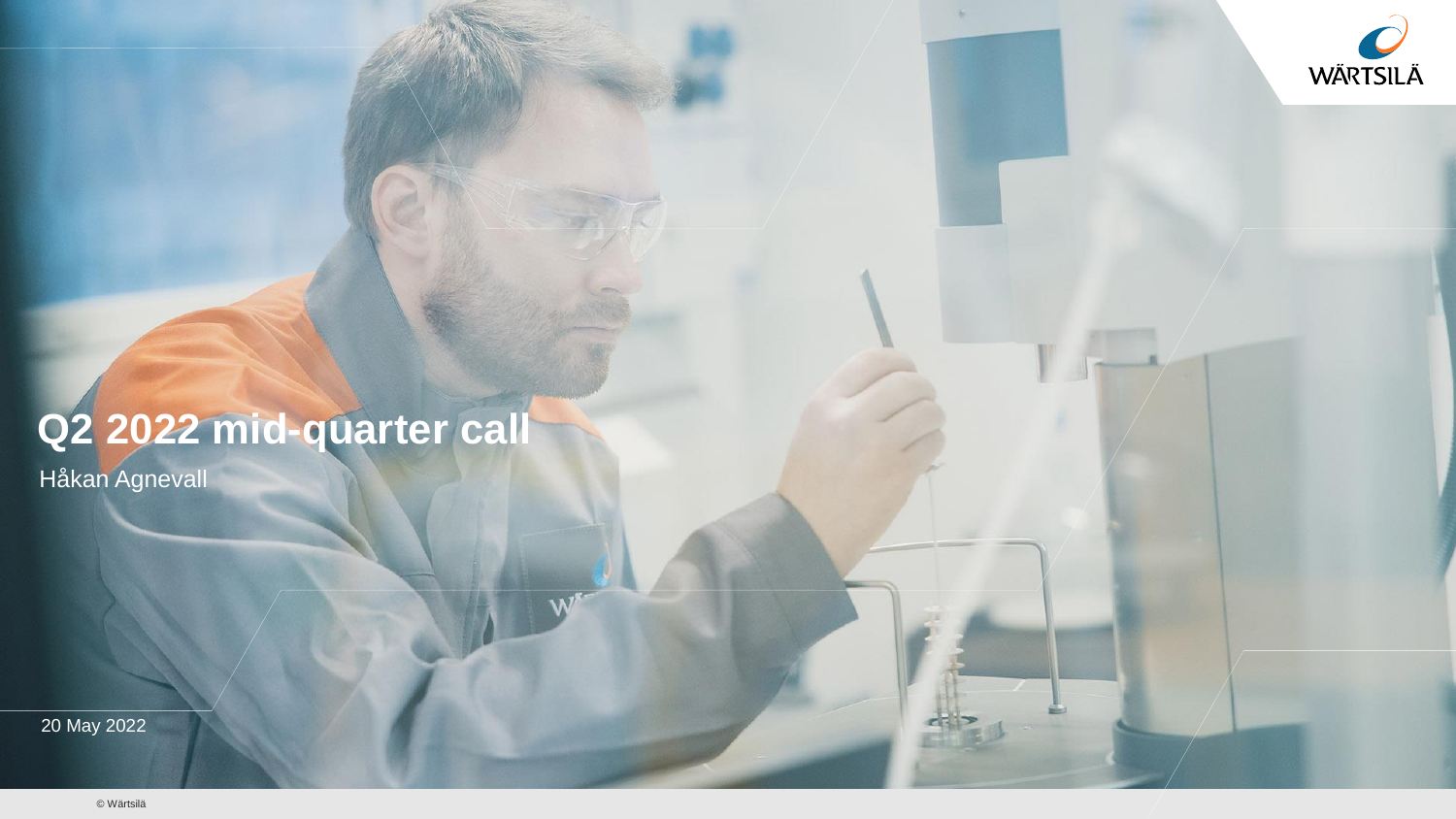

#### **Service orders and sales both increasing**





Service order intake

Service order intake, 12m rolling MEUR 2,655

Service net sales, 12m rolling MEUR 2,559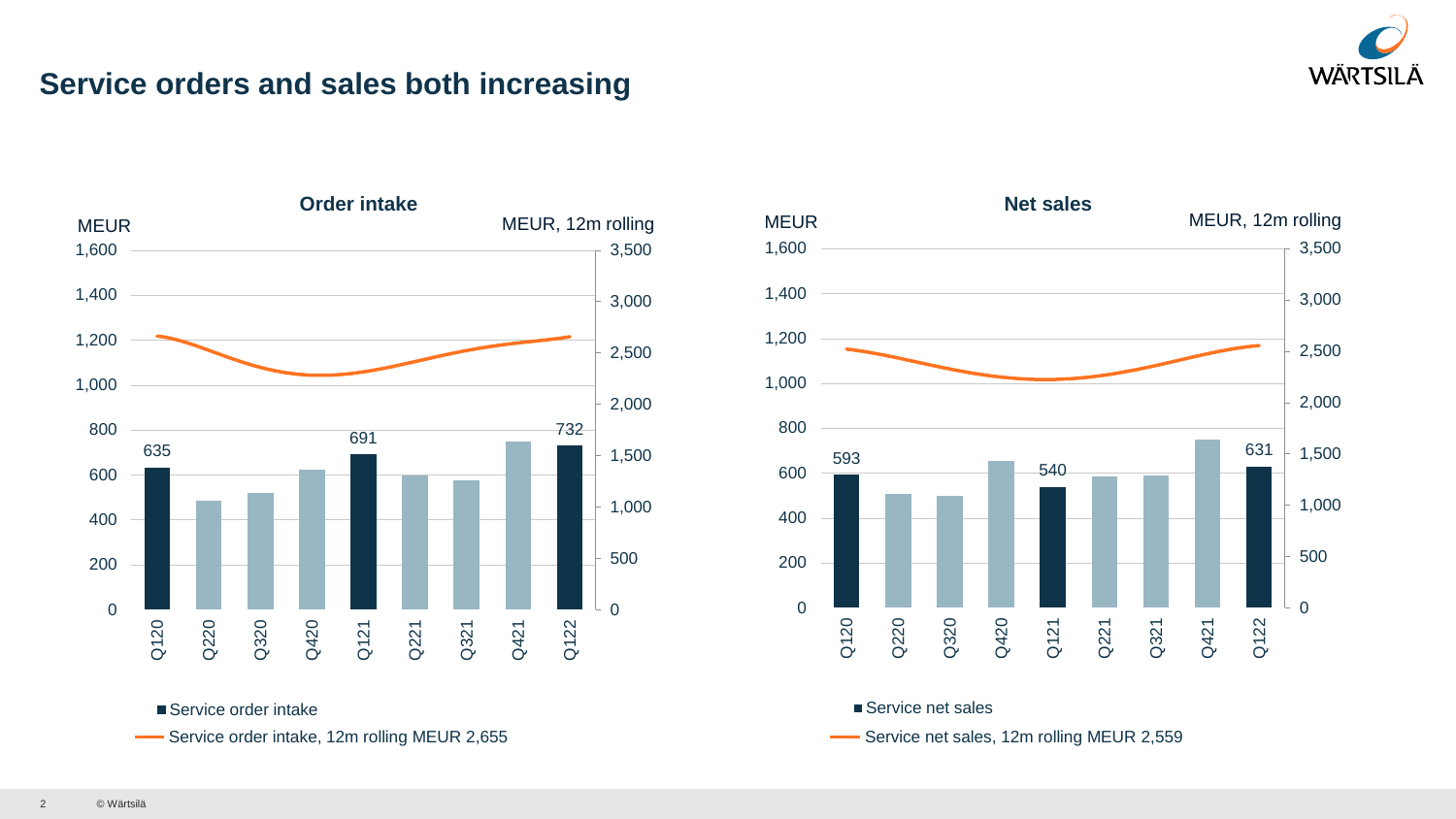

#### **Positive development in both Marine and Energy service business**



#### **Energy installed base covered by service agreements**



\* Includes agreements covering both installed assets and assets to be installed in the future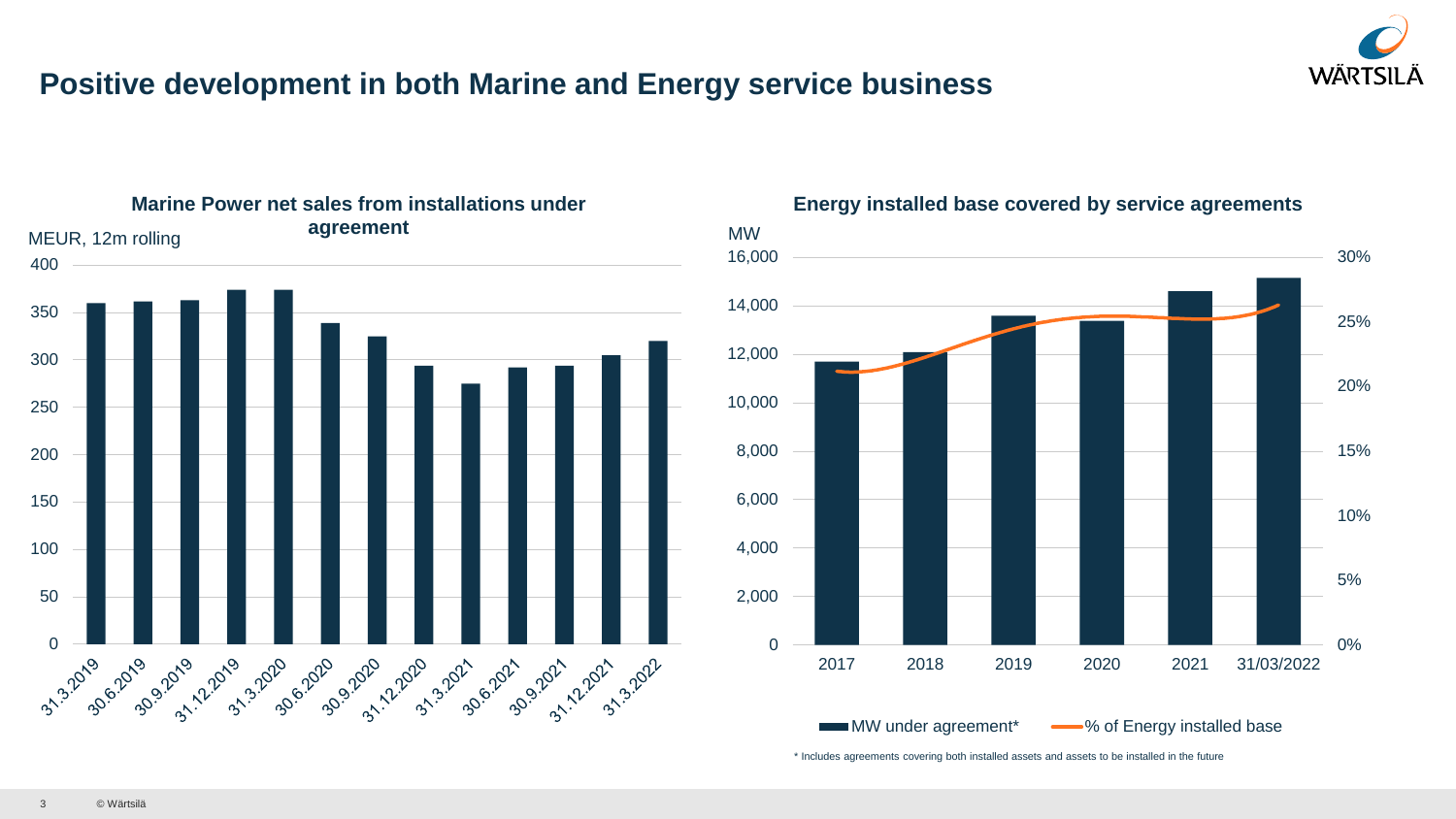### **Wärtsilä and Carnival Corporation join forces in fleet decarbonisation programme**

- As announced on 22 April, Wärtsilä is to deliver its new decarbonisation modelling service to Carnival Corporation, as the cruise group aims to reduce greenhouse gas emissions across its fleet.
- Initially tasked with establishing an optimal decarbonisation path for the cruise ship 'Regal Princess', the project will expand to model solutions which could be applied to the entire Carnival fleet.
- Modelling capabilities and machine-learning algorithms developed by Wärtsilä will deliver a detailed analysis of vessel operational data.
- The model will be used to simulate the impact of several technologies and identify the most beneficial retrofittable solution, while minimising the required installation.
- The contract was signed in December 2021 and the project commenced in February 2022.



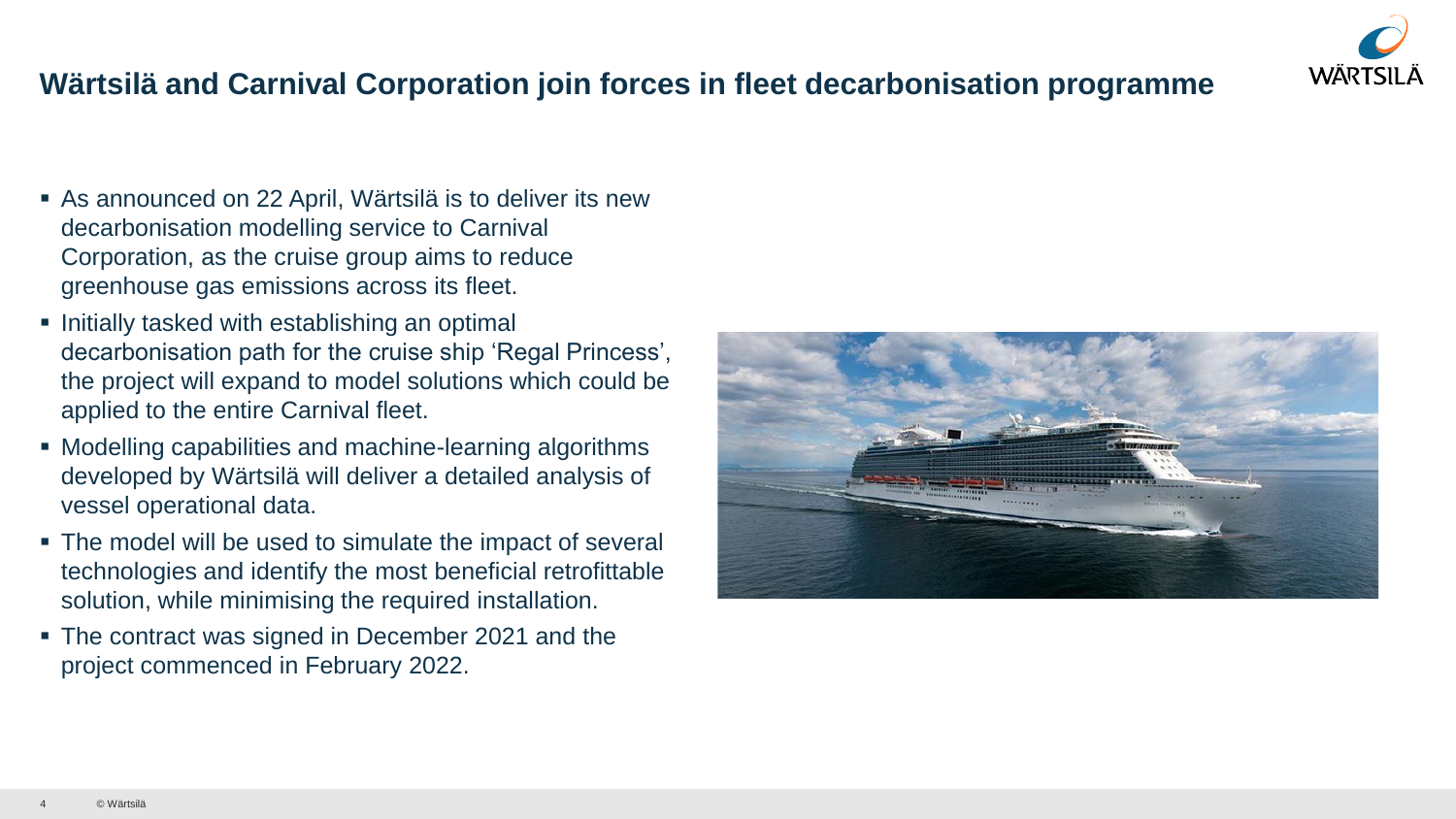

#### **Wärtsilä introduced decarbonisation services to support Energy customers aiming at net zero CO<sup>2</sup> emissions**



- As announced on 11 May, Wärtsilä's strategy for shaping the decarbonisation of the energy sector is strengthened with the introduction of the company's decarbonisation service concept.
- Decarbonisation services are designed to support customers in identifying and implementing the solutions needed to decarbonise their power systems, taking into consideration their long-term planning and  $CO<sub>2</sub>$  emission reduction targets.
- **The service utilises Wärtsilä's sophisticated power** system modelling and optimisation tools alongside inhouse expertise to reduce emissions and ensure power availability with the lowest levelized cost of electricity.
- The service concept will initially focus on existing Wärtsilä customers in the mining and industrial sectors, as well as small-scale power utilities.
- The service is carried out in a long-term partnership with the customer and is outcome-based, with Wärtsilä's success tied to the customer's.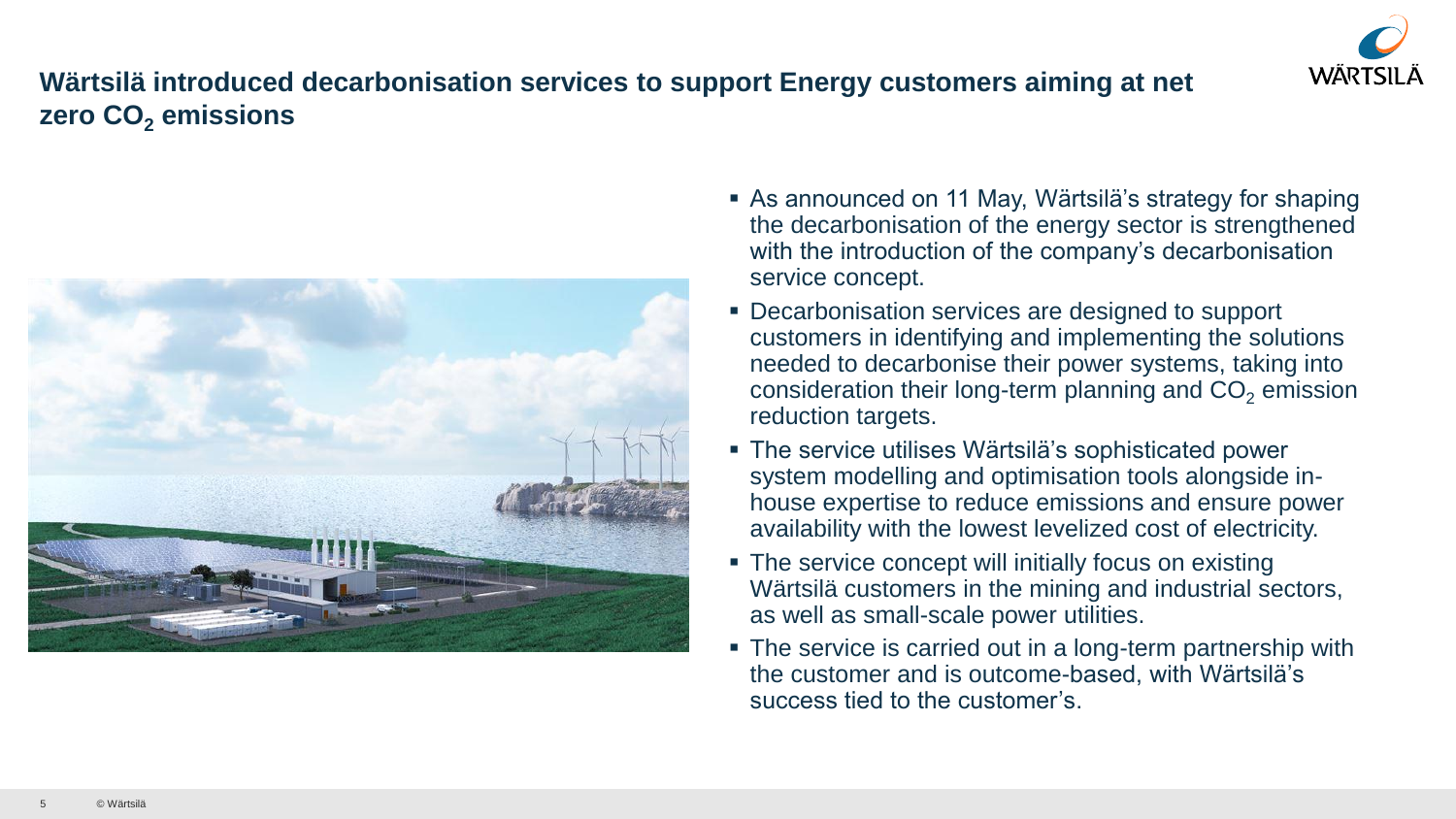## **WÄRTSILA**

#### **Continuing recovery of cruise operations further supports our service business**

- In May 2022, the resumption of the international cruise industry continues as 347 cruise vessels are expected to resume services. Royal Caribbean International will have 25 vessels sailing and will still be the largest brand in service. (Cruise Industry News, 26 April)
- Carnival Cruise Line already made a full return to service. The company now has its entire 23 ship fleet sailing with passengers again. (Cruise Industry News, 3 May)
- Three additional Princess Cruises ships returned to service April/May. The cruise line's fleet of 15 ships are currently sailing or are scheduled to return to service by September 2022. (Carnival press release, 6 May)
- In April, the service for Celebrity Cruises was started by two of their vessels after a 25-month pause. (Cruise Industry News, 25 April)
- On 3 April, the Norwegian Star became the 14th ship under the Norwegian Cruise Line to start welcoming passengers back. (Cruise Industry News, 4 April)
- Holland America Line welcomed its ninth ship back into service on 8 May. They will complete the restart of the remaining ships in the fleet through June. (Carnival press release, 9 May)
- **.** The international border of New Zealand will reopen on 31 July 2022 for all visa holders and tourists. The move will support cruise ship firms that are planning to return to New Zealand during the peak summer and spring seasons. (Cruise Industry News, 12 May)
- On 17 April, a two-year ban on cruise ships of Australia officially expired although the entrance of ships will still be determined by individual states. (TradeWinds, 20 April)

# **~70%**

~70% of the cruise fleet was active at the end of April, flat compared to the end of March.

All major cruise brands are expected to return their full fleets to operation before the summer season.

However, the Asian market is showing no sign of major revival before China opens its borders (TradeWinds, 19 April).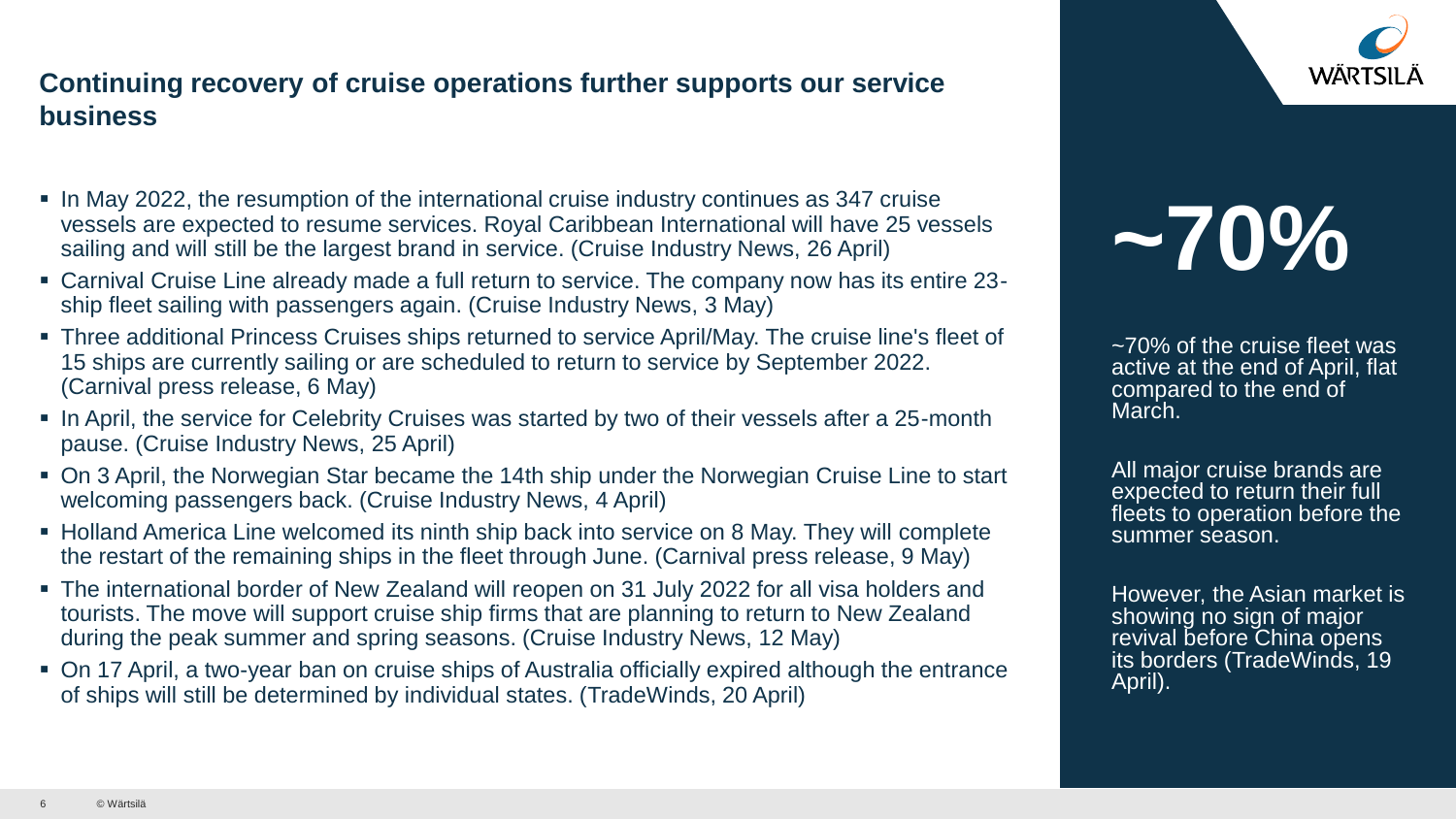

#### **Vessel contracting expected to decline in 2022**



Source: Clarksons Research, March 2022